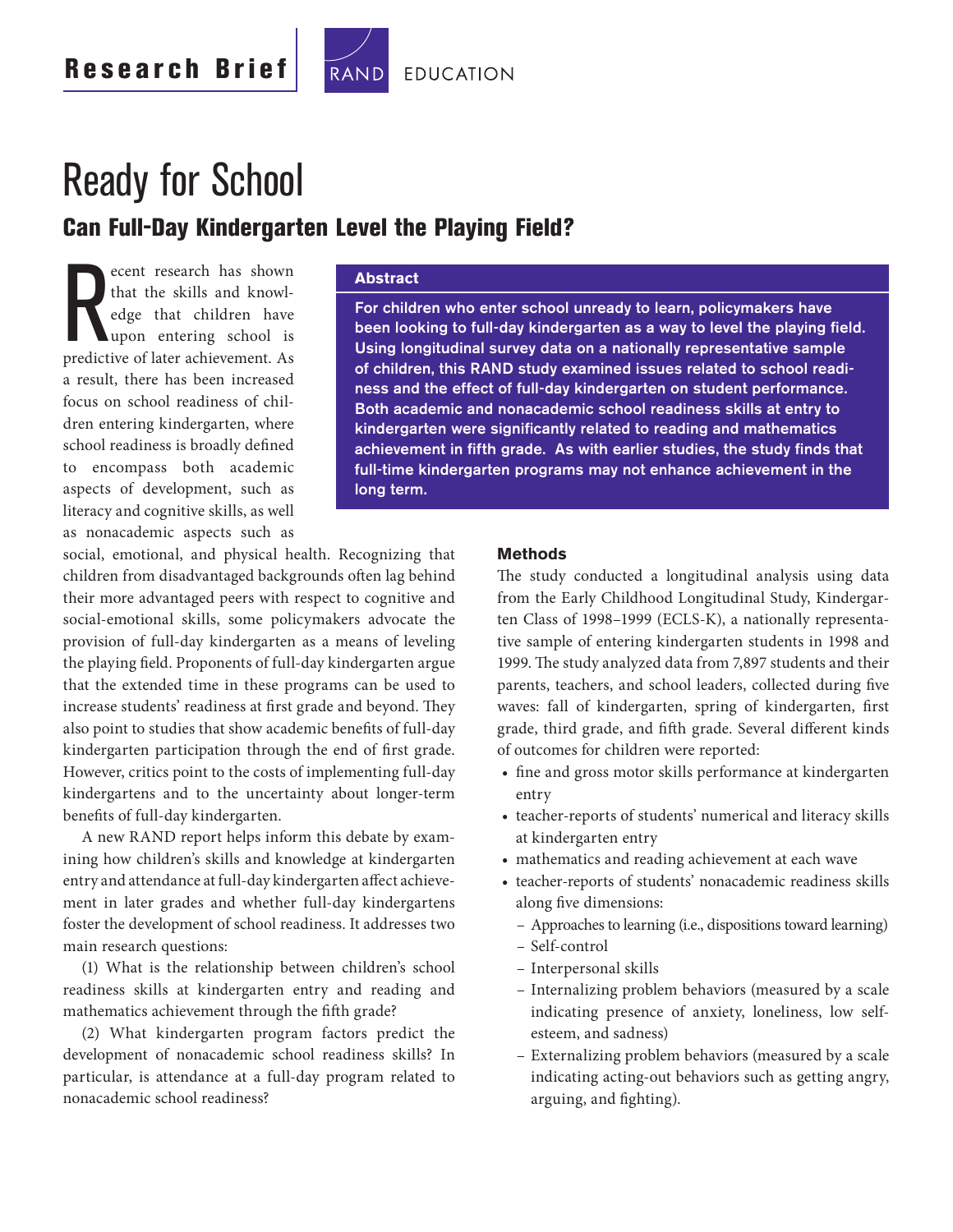Teachers also provided information on teaching practices, experience, and class size. Parents provided information about the child's home background, and school leaders provided information about school context variables, such as percent of minority students.

#### **Findings**

#### **There Were Large Differences in Academic Achievement and School Readiness at Kindergarten Entry Continuing Through Fifth Grade Among Racial/Ethnic Groups.**

On average, white and Asian students entered kindergarten with the highest scores in both reading and mathematics, whereas on average Hispanic and black students demonstrated the lowest achievement scores. Reflecting what other studies have found, the achievement gaps in mathematics and reading between these groups became more pronounced over time, with white and Asian students on average scoring approximately three-fourths of a standard deviation higher than Hispanics and nearly one standard deviation higher than blacks by the end of fifth grade.

On average, teachers evaluated white and Asian students as being most socially and emotionally prepared for kindergarten in terms of approaches to learning, self-control, and interpersonal skills. Teachers rated black students as having, on average, the poorest interpersonal skills, dispositions toward learning, and self control. Black students were also more likely to exhibit problem behaviors, showing a tendency to engage in negative externalizing behaviors.

#### **Better Academic and Nonacademic School Readiness Skills at Kindergarten Entry Were Associated with**  Higher Mathematics and Reading Scores by Fifth Grade.

Having greater numerical/literacy skills and more developed fine motor skills on entry to kindergarten were significantly associated with later higher test scores. Higher levels of externalizing behavioral problems on entry were negatively associated with eventual mathematics and reading achievement.

The effect of some nonacademic skills differed across the two subjects. Having better dispositions toward learning in kindergarten was associated with later higher mathematics achievement and having more internalizing behavior problems was negatively associated with mathematics achievement, but these skills were unrelated to eventual reading performance. Conversely, having more developed gross motor skills was negatively associated with later reading achievement, but was unrelated to mathematics scores.

#### **Early Nonacademic School Readiness Skills Helped Explain the Later Black-White Achievement Gap in Reading but Not in Mathematics.**

Even after taking into account school readiness skills at kindergarten entry, racial/ethnic differences in mathematics achievement were evident in later school years. Results indicate that, on average, after controlling for school readiness skills, whites trailed Asians in mathematics but outperformed blacks, Hispanics, and students of other races. In reading, much of the difference in the black-white reading achievement gap in later school years was attributable to differences in their nonacademic readiness skills at kindergarten entry.

#### **Attendance in a Full-Day Kindergarten Program Had Little Effect on Reading Achievement but Was Negatively Associated with Mathematics Achievement and the Development of Nonacademic School Readiness Skills.**

There was little difference in the reading achievement of students attending full-day or half-day kindergarten programs as they progressed through school. However, in mathematics, attendance in a full-day kindergarten program was negatively associated with later fifth-grade performance when the nonacademic readiness skills of students were taken into account.

Children who participated in a full-day kindergarten program demonstrated lower levels of nonacademic readiness skills through the fifth grade, including poorer dispositions toward learning, lower self-control, and worse interpersonal skills than children in part-day programs. Children in full-day programs also showed a greater tendency to engage in externalizing and internalizing problem behaviors than did children in part-day programs.

#### **Home Background Variables Were Important in the Development of Nonacademic School Readiness Skills.**

Children whose parents were more involved with schools and who came from higher-income families demonstrated better approaches toward learning, more self-control, and better social skills at fifth grade. They also were less likely to exhibit problem behaviors. Engagement in extracurricular activities was also positively predictive of dispositions toward learning, and was negatively related to internalizing behavior problems. Taken together, these findings support the hypothesis that family resources help foster nonacademic readiness skills.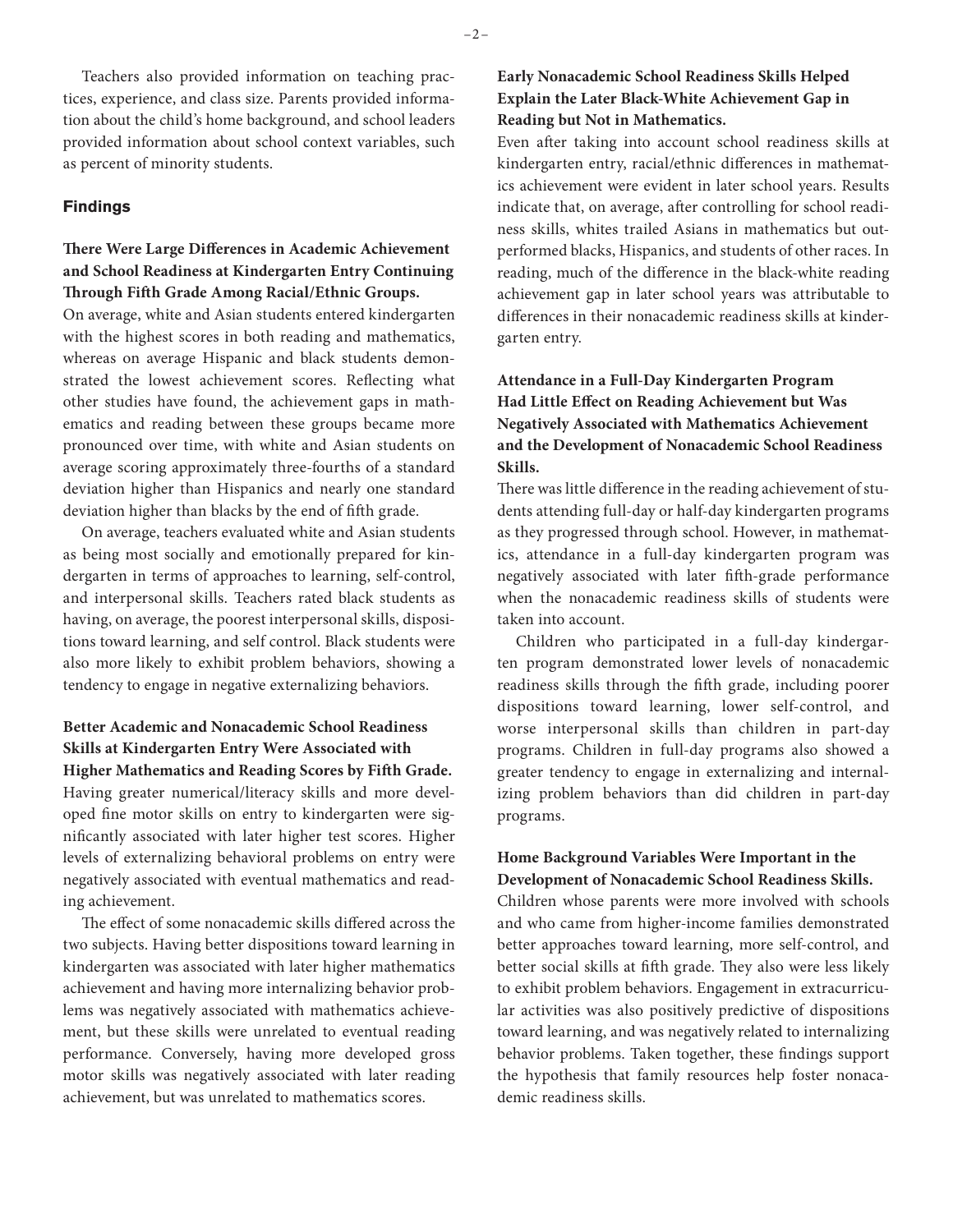#### **Implications**

This study reinforces the findings of earlier studies that suggest full-day kindergarten programs may not enhance achievement in the long term. Furthermore, this study raises the possibility that full-day kindergarten programs may actually be detrimental to mathematics performance and to nonacademic readiness skills. However, the authors warn that these findings should be interpreted carefully because they have not accounted for potential self-selection bias; so it is possible that some of the findings are driven by unobserved characteristics.

Investments in the development of nonacademic school readiness skills may not only raise overall achievement, but they may also narrow the achievement gap between minority and white students. Current full-day kindergarten programs do not affect nonacademic skills, but perhaps redesigned early-education programs could improve nonacademic skills that ultimately translate into improved academic achievement.

Ultimately, policymakers' decisions about where they should direct funds need to be guided by a cost-benefit analysis that compares investments in full-day kindergarten programs with investments in other potential interventions—such as those that promote nonacademic readiness skills. A program of research that involves a better understanding of how full-day programs and nonacademic skills may influence outcomes, as well as the associated costs of each type of intervention, would provide a strong foundation for future decisions about effective programs. ■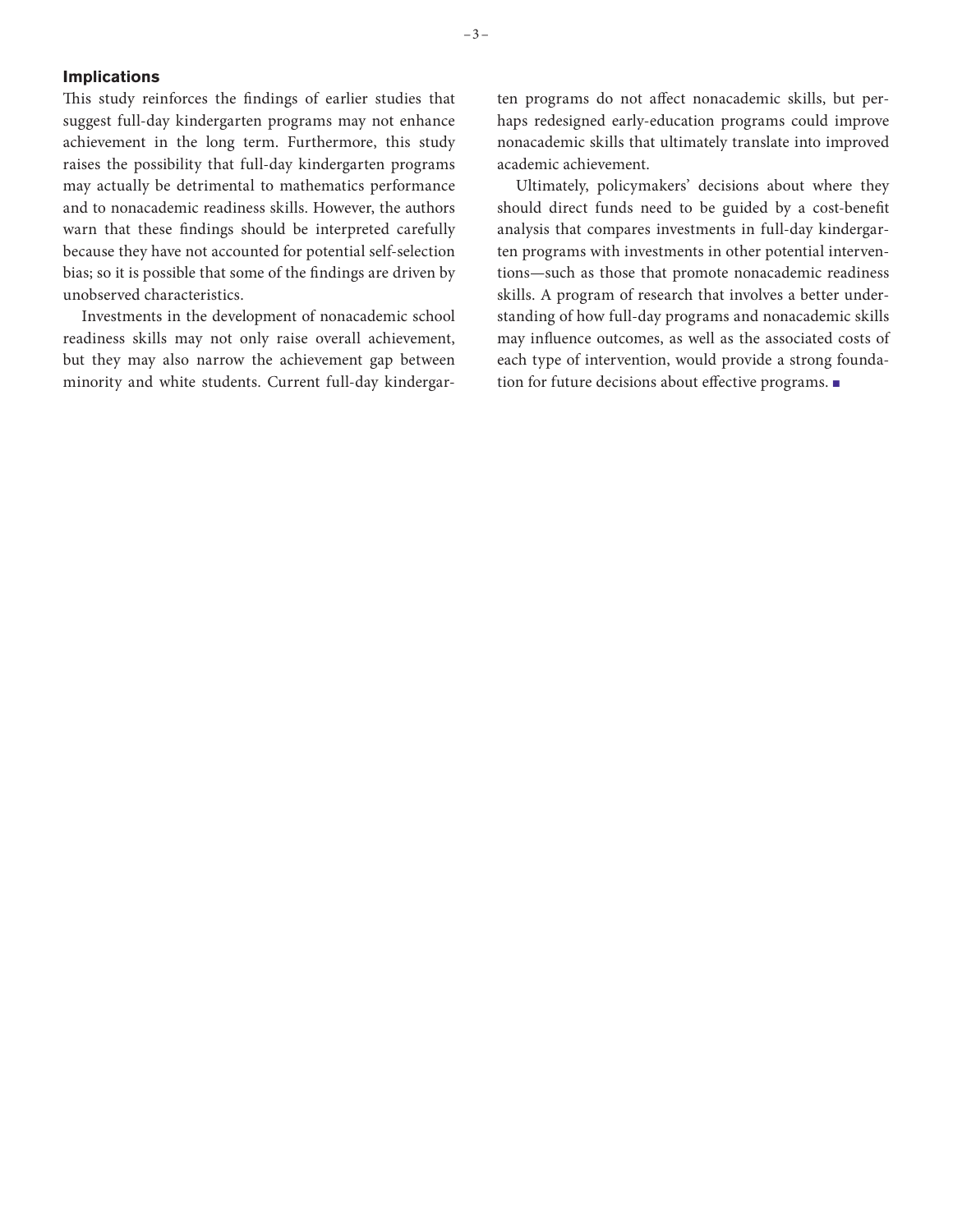#### **RAND Research Areas**

The Arts • Child Policy • Civil Justice • Education • Energy and Environment • Health and Health Care • International Affairs • National Security • Population and Aging • Public Safety • Science and Technology • Substance Abuse • Terrorism and Homeland Security • Transportation and Infrastructure • Workforce and Workplace

| School Readiness.<br>Full-Day Kindergarten, and<br>Student Achievement                                                                       |
|----------------------------------------------------------------------------------------------------------------------------------------------|
| An Empirical Investigation<br>in the company's state of the company's state of the property of the company's state of the company's state of |
|                                                                                                                                              |
|                                                                                                                                              |
|                                                                                                                                              |
|                                                                                                                                              |
| Webbass in Shake Natural Kills, Hashat Barnus<br>Chanks Manual Saturity David Gardens<br>a komzet a statunek (1968) e                        |
| Expensived by the final platfor framework and the Trank Four                                                                                 |

This product is part of the RAND Corporation research brief series. RAND research briefs present policy-oriented summaries of individual published, peer-reviewed documents or of a body of published work. This research brief describes work done under RAND Education and documented in *School Readiness, Full-Day Kindergarten, and Student Achievement: An Empirical Investigation*, by Vi-Nhuan Le, Sheila Nataraj Kirby, Heather Barney, Claude Messan Setodji, and Daniel Gershwin, MG-558-EDU (available at http://www.rand.org/ monographs/MG/MG558), 2006, 78 pp. The RAND Corporation is a nonprofi t research organization providing objective analysis and effective solutions that address the challenges facing the public and private sectors around the world. RAND's publications do not necessarily reflect the opinions of its research clients and sponsors.  $\mathsf{RAND}^{\circledast}$  is a registered trademark.

Santa Monica, CA • Washington, DC • Pittsburgh, PA • Jackson, MS • Doha, QA • Cambridge, UK

## **www.rand.org** RB-9232-RF/FF (2006)

**RAND Offices**